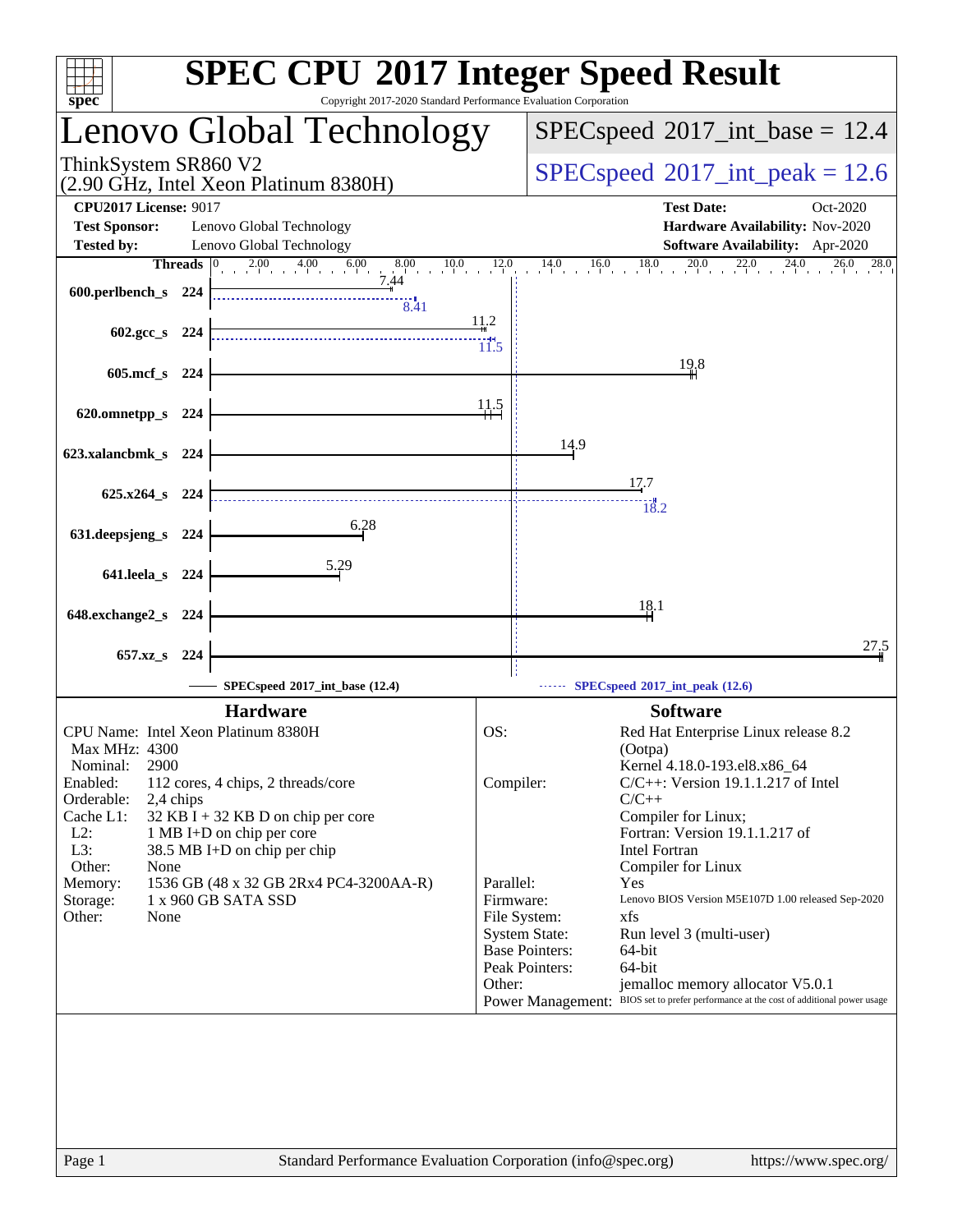

## Lenovo Global Technology

## (2.90 GHz, Intel Xeon Platinum 8380H)

 $SPECspeed^{\circ}2017\_int\_base = 12.4$  $SPECspeed^{\circ}2017\_int\_base = 12.4$ 

ThinkSystem SR860 V2  $\vert$  [SPECspeed](http://www.spec.org/auto/cpu2017/Docs/result-fields.html#SPECspeed2017intpeak)®[2017\\_int\\_peak = 1](http://www.spec.org/auto/cpu2017/Docs/result-fields.html#SPECspeed2017intpeak)2.6

**[Test Sponsor:](http://www.spec.org/auto/cpu2017/Docs/result-fields.html#TestSponsor)** Lenovo Global Technology **[Hardware Availability:](http://www.spec.org/auto/cpu2017/Docs/result-fields.html#HardwareAvailability)** Nov-2020

**[CPU2017 License:](http://www.spec.org/auto/cpu2017/Docs/result-fields.html#CPU2017License)** 9017 **[Test Date:](http://www.spec.org/auto/cpu2017/Docs/result-fields.html#TestDate)** Oct-2020 **[Tested by:](http://www.spec.org/auto/cpu2017/Docs/result-fields.html#Testedby)** Lenovo Global Technology **[Software Availability:](http://www.spec.org/auto/cpu2017/Docs/result-fields.html#SoftwareAvailability)** Apr-2020

### **[Results Table](http://www.spec.org/auto/cpu2017/Docs/result-fields.html#ResultsTable)**

| <b>Base</b>                         |                                            |                |       | <b>Peak</b>    |       |                |              |                |                |              |                |              |                |              |
|-------------------------------------|--------------------------------------------|----------------|-------|----------------|-------|----------------|--------------|----------------|----------------|--------------|----------------|--------------|----------------|--------------|
| <b>Benchmark</b>                    | <b>Threads</b>                             | <b>Seconds</b> | Ratio | <b>Seconds</b> | Ratio | <b>Seconds</b> | <b>Ratio</b> | <b>Threads</b> | <b>Seconds</b> | <b>Ratio</b> | <b>Seconds</b> | <b>Ratio</b> | <b>Seconds</b> | <b>Ratio</b> |
| $600.$ perlbench s                  | 224                                        | 238            | 7.44  | 240            | 7.40  | 238            | 7.45         | 224            | <u>211</u>     | 8.41         | 212            | 8.38         | 210            | 8.45         |
| $602 \text{.} \text{gcc}\text{.}$ s | 224                                        | 353            | 11.3  | 357            | 11.1  | 355            | 11.2         | 224            | 346            | 11.5         | 341            | 11.7         | 348            | 11.5         |
| $605$ .mcf s                        | 224                                        | 237            | 19.9  | 240            | 19.7  | 239            | <u>19.8</u>  | 224            | 237            | 19.9         | 240            | 19.7         | 239            | <u>19.8</u>  |
| 620.omnetpp_s                       | 224                                        | 145            | 11.3  | 136            | 12.0  | 142            | 11.5         | 224            | 145            | 11.3         | 136            | 12.0         | 142            | <b>11.5</b>  |
| 623.xalancbmk s                     | 224                                        | 95.1           | 14.9  | 95.2           | 14.9  | 95.2           | 14.9         | 224            | 95.1           | 14.9         | 95.2           | 14.9         | 95.2           | <b>14.9</b>  |
| $625.x264$ s                        | 224                                        | 99.7           | 17.7  | 99.7           | 17.7  | 99.9           | 17.7         | 224            | 96.7           | 18.2         | 97.1           | 18.2         | 96.5           | 18.3         |
| 631.deepsjeng_s                     | 224                                        | 229            | 6.26  | 228            | 6.28  | 228            | 6.28         | 224            | 229            | 6.26         | 228            | 6.28         | 228            | 6.28         |
| 641.leela s                         | 224                                        | 323            | 5.29  | 323            | 5.29  | 323            | 5.29         | 224            | 323            | 5.29         | 323            | 5.29         | 323            | 5.29         |
| 648.exchange2 s                     | 224                                        | 162            | 18.1  | 164            | 17.9  | 162            | 18.1         | 224            | 162            | <b>18.1</b>  | 164            | 17.9         | 162            | 18.1         |
| $657.xz$ s                          | 224                                        | 225            | 27.5  | 224            | 27.6  | 225            | 27.4         | 224            | 225            | 27.5         | 224            | 27.6         | 225            | 27.4         |
|                                     | $SPECspeed^{\circ}2017$ int base =<br>12.4 |                |       |                |       |                |              |                |                |              |                |              |                |              |

**[SPECspeed](http://www.spec.org/auto/cpu2017/Docs/result-fields.html#SPECspeed2017intpeak)[2017\\_int\\_peak =](http://www.spec.org/auto/cpu2017/Docs/result-fields.html#SPECspeed2017intpeak) 12.6**

Results appear in the [order in which they were run.](http://www.spec.org/auto/cpu2017/Docs/result-fields.html#RunOrder) Bold underlined text [indicates a median measurement](http://www.spec.org/auto/cpu2017/Docs/result-fields.html#Median).

### **[Compiler Notes](http://www.spec.org/auto/cpu2017/Docs/result-fields.html#CompilerNotes)**

The inconsistent Compiler version information under Compiler Version section is due to a discrepancy in Intel Compiler. The correct version of C/C++ compiler is: Version 19.1.1.217 Build 20200306 Compiler for Linux The correct version of Fortran compiler is: Version 19.1.1.217 Build 20200306 Compiler for Linux

### **[Operating System Notes](http://www.spec.org/auto/cpu2017/Docs/result-fields.html#OperatingSystemNotes)**

Stack size set to unlimited using "ulimit -s unlimited"

### **[Environment Variables Notes](http://www.spec.org/auto/cpu2017/Docs/result-fields.html#EnvironmentVariablesNotes)**

```
Environment variables set by runcpu before the start of the run:
KMP AFFINITY = "granularity=fine, scatter"
LD_LIBRARY_PATH =
      "/home/cpu2017-1.1.0-ic19.1.1/lib/intel64:/home/cpu2017-1.1.0-ic19.1.1/j
      e5.0.1-64"
MALLOC_CONF = "retain:true"
OMP_STACKSIZE = "192M"
```
### **[General Notes](http://www.spec.org/auto/cpu2017/Docs/result-fields.html#GeneralNotes)**

 Binaries compiled on a system with 1x Intel Core i9-7980XE CPU + 64GB RAM memory using Redhat Enterprise Linux 8.0 Transparent Huge Pages enabled by default Prior to runcpu invocation Filesystem page cache synced and cleared with:

**(Continued on next page)**

| Page 2 | Standard Performance Evaluation Corporation (info@spec.org) |  | https://www.spec.org/ |
|--------|-------------------------------------------------------------|--|-----------------------|
|--------|-------------------------------------------------------------|--|-----------------------|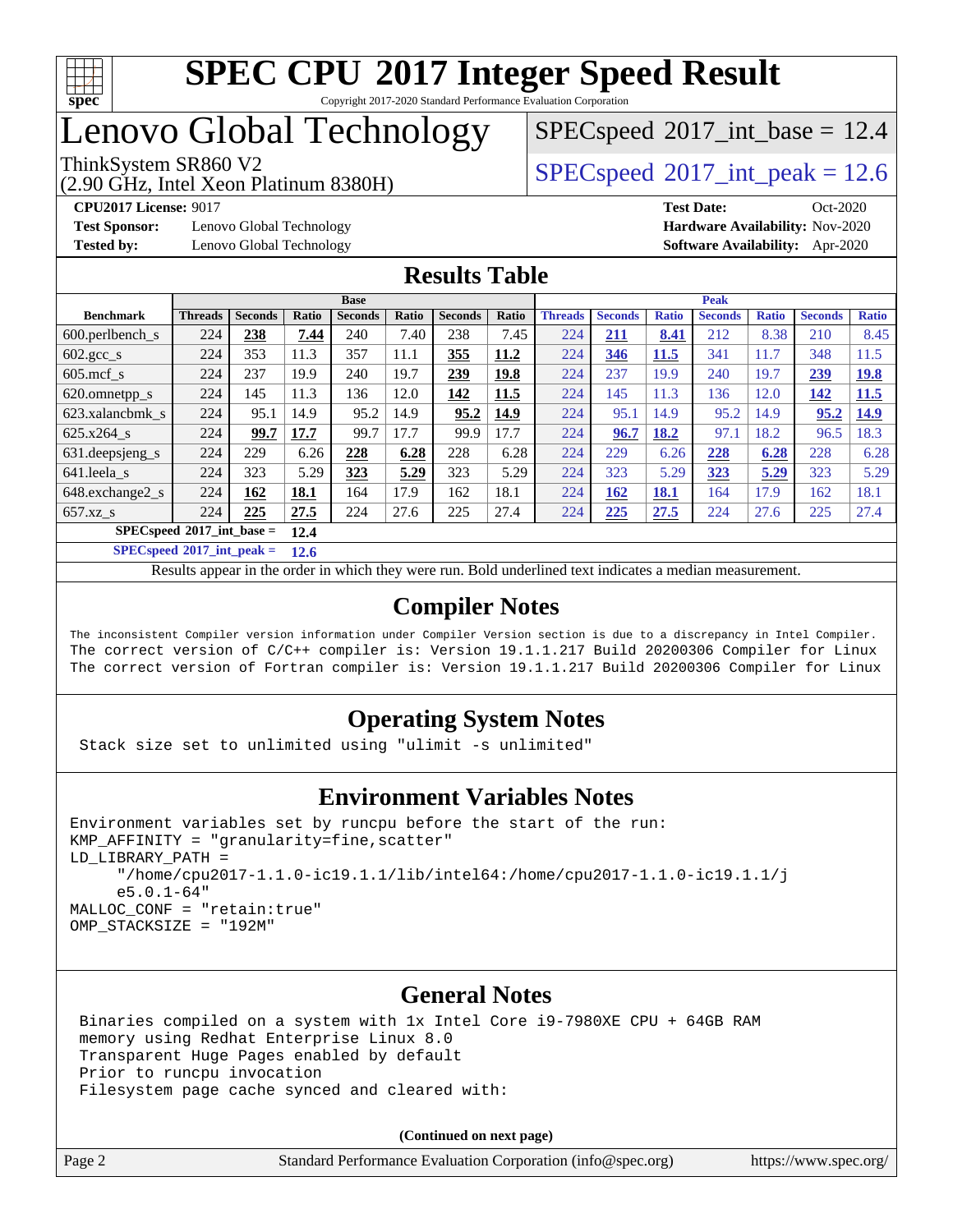

Copyright 2017-2020 Standard Performance Evaluation Corporation

## Lenovo Global Technology

 $SPECspeed^{\circ}2017\_int\_base = 12.4$  $SPECspeed^{\circ}2017\_int\_base = 12.4$ 

(2.90 GHz, Intel Xeon Platinum 8380H)

ThinkSystem SR860 V2  $\vert$  [SPECspeed](http://www.spec.org/auto/cpu2017/Docs/result-fields.html#SPECspeed2017intpeak)®[2017\\_int\\_peak = 1](http://www.spec.org/auto/cpu2017/Docs/result-fields.html#SPECspeed2017intpeak)2.6

**[Test Sponsor:](http://www.spec.org/auto/cpu2017/Docs/result-fields.html#TestSponsor)** Lenovo Global Technology **[Hardware Availability:](http://www.spec.org/auto/cpu2017/Docs/result-fields.html#HardwareAvailability)** Nov-2020 **[Tested by:](http://www.spec.org/auto/cpu2017/Docs/result-fields.html#Testedby)** Lenovo Global Technology **[Software Availability:](http://www.spec.org/auto/cpu2017/Docs/result-fields.html#SoftwareAvailability)** Apr-2020

**[CPU2017 License:](http://www.spec.org/auto/cpu2017/Docs/result-fields.html#CPU2017License)** 9017 **[Test Date:](http://www.spec.org/auto/cpu2017/Docs/result-fields.html#TestDate)** Oct-2020

### **[General Notes \(Continued\)](http://www.spec.org/auto/cpu2017/Docs/result-fields.html#GeneralNotes)**

Page 3 Standard Performance Evaluation Corporation [\(info@spec.org\)](mailto:info@spec.org) <https://www.spec.org/> sync; echo 3> /proc/sys/vm/drop\_caches NA: The test sponsor attests, as of date of publication, that CVE-2017-5754 (Meltdown) is mitigated in the system as tested and documented. Yes: The test sponsor attests, as of date of publication, that CVE-2017-5753 (Spectre variant 1) is mitigated in the system as tested and documented. Yes: The test sponsor attests, as of date of publication, that CVE-2017-5715 (Spectre variant 2) is mitigated in the system as tested and documented. jemalloc, a general purpose malloc implementation built with the RedHat Enterprise 7.5, and the system compiler gcc 4.8.5 sources available from jemalloc.net or<https://github.com/jemalloc/jemalloc/releases> **[Platform Notes](http://www.spec.org/auto/cpu2017/Docs/result-fields.html#PlatformNotes)** BIOS configuration: Choose Operating Mode set to Maximum Performance and then set it to Custom Mode MONITOR/MWAIT set to Enabled Sysinfo program /home/cpu2017-1.1.0-ic19.1.1/bin/sysinfo Rev: r6365 of 2019-08-21 295195f888a3d7edb1e6e46a485a0011 running on localhost.localdomain Sat Oct 24 12:00:23 2020 SUT (System Under Test) info as seen by some common utilities. For more information on this section, see <https://www.spec.org/cpu2017/Docs/config.html#sysinfo> From /proc/cpuinfo model name : Intel(R) Xeon(R) Platinum 8380H CPU @ 2.90GHz 4 "physical id"s (chips) 224 "processors" cores, siblings (Caution: counting these is hw and system dependent. The following excerpts from /proc/cpuinfo might not be reliable. Use with caution.) cpu cores : 28 siblings : 56 physical 0: cores 0 1 2 3 4 5 6 8 9 10 11 12 13 14 16 17 18 19 20 21 22 24 25 26 27 28 29 30 physical 1: cores 0 1 2 3 4 5 6 8 9 10 11 12 13 14 16 17 18 19 20 21 22 24 25 26 27 28 29 30 physical 2: cores 0 1 2 3 4 5 6 8 9 10 11 12 13 14 16 17 18 19 20 21 22 24 25 26 27 28 29 30 physical 3: cores 0 1 2 3 4 5 6 8 9 10 11 12 13 14 16 17 18 19 20 21 22 24 25 26 27 28 29 30 From lscpu: Architecture: x86\_64 CPU op-mode(s): 32-bit, 64-bit Byte Order: Little Endian **(Continued on next page)**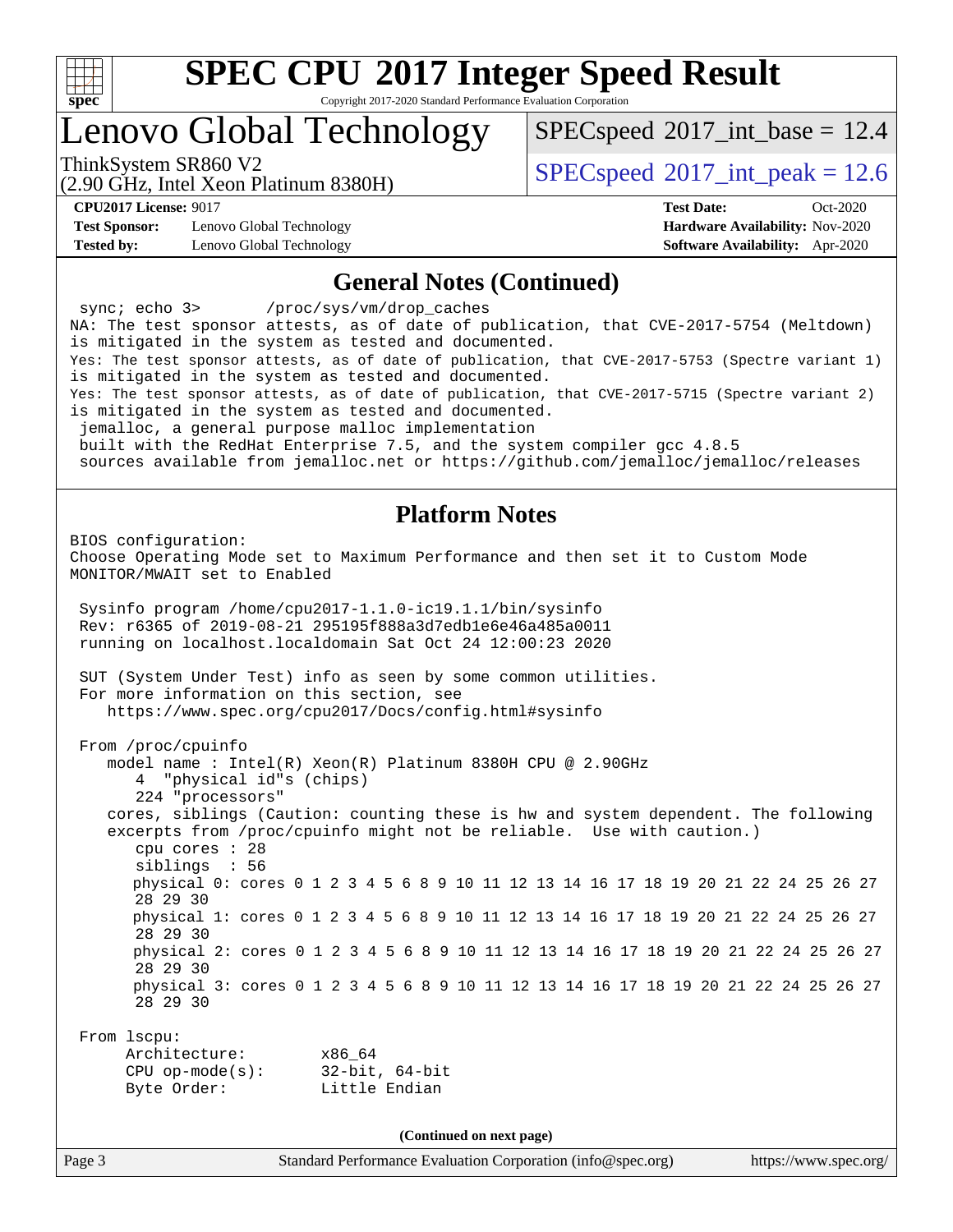

Copyright 2017-2020 Standard Performance Evaluation Corporation

Lenovo Global Technology

 $SPECspeed^{\circledcirc}2017\_int\_base = 12.4$  $SPECspeed^{\circledcirc}2017\_int\_base = 12.4$ 

(2.90 GHz, Intel Xeon Platinum 8380H)

ThinkSystem SR860 V2<br>  $\begin{array}{c}\n\text{SPEC speed} \textcirc 2017\_int\_peak = 12.6 \\
\text{SPEC speed} \textcirc 2017\_int\_peak = 12.6\n\end{array}$ 

**[Test Sponsor:](http://www.spec.org/auto/cpu2017/Docs/result-fields.html#TestSponsor)** Lenovo Global Technology **[Hardware Availability:](http://www.spec.org/auto/cpu2017/Docs/result-fields.html#HardwareAvailability)** Nov-2020 **[Tested by:](http://www.spec.org/auto/cpu2017/Docs/result-fields.html#Testedby)** Lenovo Global Technology **[Software Availability:](http://www.spec.org/auto/cpu2017/Docs/result-fields.html#SoftwareAvailability)** Apr-2020

**[CPU2017 License:](http://www.spec.org/auto/cpu2017/Docs/result-fields.html#CPU2017License)** 9017 **[Test Date:](http://www.spec.org/auto/cpu2017/Docs/result-fields.html#TestDate)** Oct-2020

### **[Platform Notes \(Continued\)](http://www.spec.org/auto/cpu2017/Docs/result-fields.html#PlatformNotes)**

| CPU(s):                          | 224                                                                                  |
|----------------------------------|--------------------------------------------------------------------------------------|
| On-line CPU(s) list: $0-223$     |                                                                                      |
| Thread(s) per core:              | 2                                                                                    |
| $Core(s)$ per socket:            | 28                                                                                   |
| Socket(s):                       | 4                                                                                    |
| NUMA node(s):                    | $\overline{4}$                                                                       |
| Vendor ID:                       | GenuineIntel                                                                         |
| CPU family:                      | 6                                                                                    |
| Model:                           | 85                                                                                   |
| Model name:                      | $Intel(R) Xeon(R) Platinum 8380H CPU @ 2.90GHz$                                      |
| Stepping:                        | 11                                                                                   |
| CPU MHz:                         | 3485.737                                                                             |
| $CPU$ max $MHz$ :                | 4300.0000                                                                            |
| CPU min MHz:                     | 1000.0000                                                                            |
| BogoMIPS:                        | 5800.00                                                                              |
| Virtualization:                  | $VT - x$                                                                             |
| L1d cache:                       | 32K                                                                                  |
| Lli cache:                       | 32K                                                                                  |
| L2 cache:                        | 1024K                                                                                |
| L3 cache:                        | 39424K                                                                               |
| NUMA $node0$ $CPU(s):$           | 0-27,112-139                                                                         |
| NUMA node1 CPU(s): 28-55,140-167 |                                                                                      |
| NUMA node2 CPU(s): 56-83,168-195 |                                                                                      |
| NUMA $node3$ $CPU(s):$           | 84-111,196-223                                                                       |
| Flags:                           | fpu vme de pse tsc msr pae mce cx8 apic sep mtrr pge mca cmov                        |
|                                  | pat pse36 clflush dts acpi mmx fxsr sse sse2 ss ht tm pbe syscall nx pdpelgb rdtscp  |
|                                  | lm constant_tsc art arch_perfmon pebs bts rep_good nopl xtopology nonstop_tsc cpuid  |
|                                  | aperfmperf pni pclmulqdq dtes64 monitor ds_cpl vmx smx est tm2 ssse3 sdbg fma cx16   |
|                                  | xtpr pdcm pcid dca sse4_1 sse4_2 x2apic movbe popcnt tsc_deadline_timer aes xsave    |
|                                  | avx f16c rdrand lahf_lm abm 3dnowprefetch cpuid_fault epb cat_13 cdp_13              |
|                                  | invpcid_single intel_ppin ssbd mba ibrs ibpb stibp ibrs_enhanced tpr_shadow vnmi     |
|                                  | flexpriority ept vpid fsgsbase tsc_adjust bmil hle avx2 smep bmi2 erms invpcid rtm   |
|                                  | cqm mpx rdt_a avx512f avx512dq rdseed adx smap clflushopt clwb intel_pt avx512cd     |
|                                  | avx512bw avx512vl xsaveopt xsavec xgetbvl xsaves cqm_llc cqm_occup_llc cqm_mbm_total |
|                                  | cqm_mbm_local avx512_bf16 dtherm ida arat pln pts pku ospke avx512_vnni md_clear     |
| flush_11d arch_capabilities      |                                                                                      |
|                                  |                                                                                      |
| /proc/cpuinfo cache data         |                                                                                      |
| cache size : 39424 KB            |                                                                                      |
|                                  |                                                                                      |

 From numactl --hardware WARNING: a numactl 'node' might or might not correspond to a physical chip. available: 4 nodes (0-3) node 0 cpus: 0 1 2 3 4 5 6 7 8 9 10 11 12 13 14 15 16 17 18 19 20 21 22 23 24 25 26 27 112 113 114 115 116 117 118 119 120 121 122 123 124 125 126 127 128 129 130 131 132 133 134 135 136 137 138 139

**(Continued on next page)**

node 0 size: 386622 MB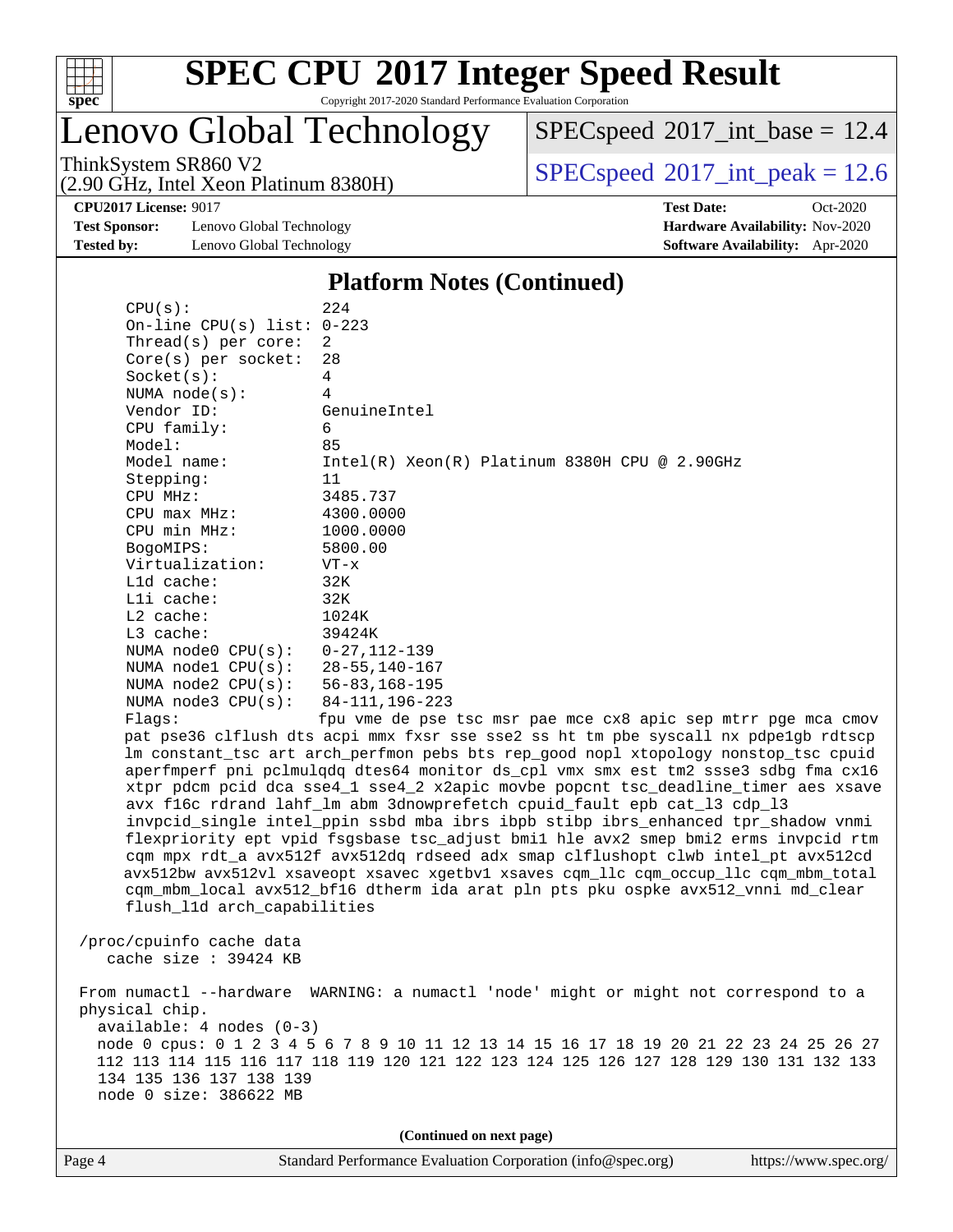

Copyright 2017-2020 Standard Performance Evaluation Corporation

## Lenovo Global Technology

 $SPECspeed^{\circ}2017\_int\_base = 12.4$  $SPECspeed^{\circ}2017\_int\_base = 12.4$ 

(2.90 GHz, Intel Xeon Platinum 8380H)

ThinkSystem SR860 V2  $\vert$  [SPECspeed](http://www.spec.org/auto/cpu2017/Docs/result-fields.html#SPECspeed2017intpeak)®[2017\\_int\\_peak = 1](http://www.spec.org/auto/cpu2017/Docs/result-fields.html#SPECspeed2017intpeak)2.6

**[Test Sponsor:](http://www.spec.org/auto/cpu2017/Docs/result-fields.html#TestSponsor)** Lenovo Global Technology **[Hardware Availability:](http://www.spec.org/auto/cpu2017/Docs/result-fields.html#HardwareAvailability)** Nov-2020 **[Tested by:](http://www.spec.org/auto/cpu2017/Docs/result-fields.html#Testedby)** Lenovo Global Technology **[Software Availability:](http://www.spec.org/auto/cpu2017/Docs/result-fields.html#SoftwareAvailability)** Apr-2020

**[CPU2017 License:](http://www.spec.org/auto/cpu2017/Docs/result-fields.html#CPU2017License)** 9017 **[Test Date:](http://www.spec.org/auto/cpu2017/Docs/result-fields.html#TestDate)** Oct-2020

### **[Platform Notes \(Continued\)](http://www.spec.org/auto/cpu2017/Docs/result-fields.html#PlatformNotes)**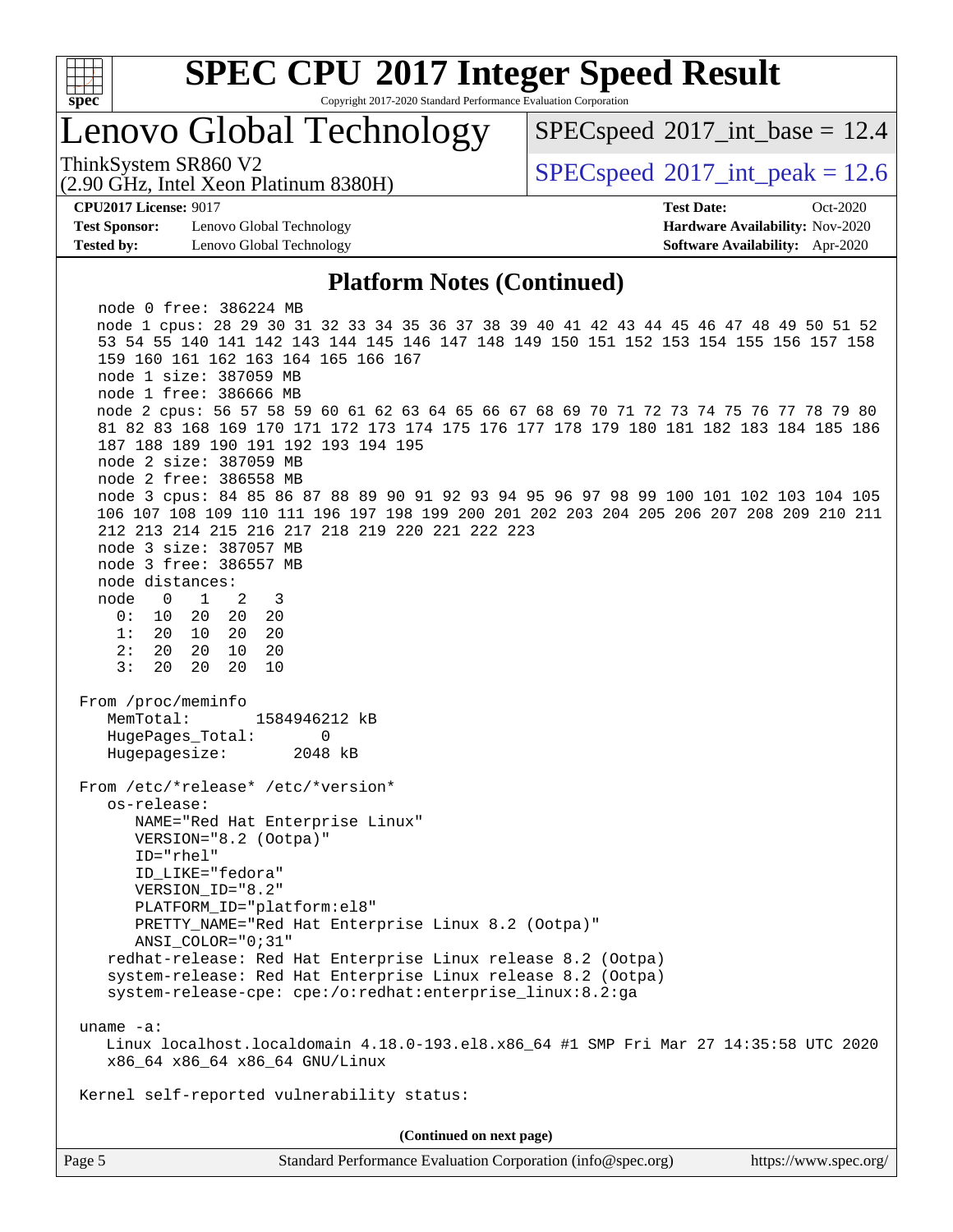

## Lenovo Global Technology

 $SPECspeed^{\circ}2017\_int\_base = 12.4$  $SPECspeed^{\circ}2017\_int\_base = 12.4$ 

(2.90 GHz, Intel Xeon Platinum 8380H)

ThinkSystem SR860 V2<br>  $\begin{array}{|l|l|}\n\hline\n\end{array}$  [SPECspeed](http://www.spec.org/auto/cpu2017/Docs/result-fields.html#SPECspeed2017intpeak)®[2017\\_int\\_peak = 1](http://www.spec.org/auto/cpu2017/Docs/result-fields.html#SPECspeed2017intpeak)2.6

**[Test Sponsor:](http://www.spec.org/auto/cpu2017/Docs/result-fields.html#TestSponsor)** Lenovo Global Technology **[Hardware Availability:](http://www.spec.org/auto/cpu2017/Docs/result-fields.html#HardwareAvailability)** Nov-2020 **[Tested by:](http://www.spec.org/auto/cpu2017/Docs/result-fields.html#Testedby)** Lenovo Global Technology **[Software Availability:](http://www.spec.org/auto/cpu2017/Docs/result-fields.html#SoftwareAvailability)** Apr-2020

**[CPU2017 License:](http://www.spec.org/auto/cpu2017/Docs/result-fields.html#CPU2017License)** 9017 **[Test Date:](http://www.spec.org/auto/cpu2017/Docs/result-fields.html#TestDate)** Oct-2020

### **[Platform Notes \(Continued\)](http://www.spec.org/auto/cpu2017/Docs/result-fields.html#PlatformNotes)**

itlb\_multihit: Not affected CVE-2018-3620 (L1 Terminal Fault): Not affected Microarchitectural Data Sampling: Not affected CVE-2017-5754 (Meltdown): Not affected CVE-2018-3639 (Speculative Store Bypass): Mitigation: Speculative Store Bypass disabled via prctl and seccomp CVE-2017-5753 (Spectre variant 1): Mitigation: usercopy/swapgs barriers and \_\_user pointer sanitization CVE-2017-5715 (Spectre variant 2): Mitigation: Enhanced IBRS, IBPB: conditional, RSB filling tsx\_async\_abort: Not affected

run-level 3 Oct 24 11:56

 SPEC is set to: /home/cpu2017-1.1.0-ic19.1.1 Filesystem Type Size Used Avail Use% Mounted on /dev/sda4 xfs 839G 41G 798G 5% /home

 From /sys/devices/virtual/dmi/id BIOS: Lenovo M5E107D-1.00 09/16/2020 Vendor: Lenovo Product: ThinkSystem SR860 V2 Product Family: ThinkSystem Serial: none

 Additional information from dmidecode follows. WARNING: Use caution when you interpret this section. The 'dmidecode' program reads system data which is "intended to allow hardware to be accurately determined", but the intent may not be met, as there are frequent changes to hardware, firmware, and the "DMTF SMBIOS" standard. Memory:

48x Samsung M393A4K40DB3-CWE 32 GB 2 rank 3200

(End of data from sysinfo program)

### **[Compiler Version Notes](http://www.spec.org/auto/cpu2017/Docs/result-fields.html#CompilerVersionNotes)**

============================================================================== C | 600.perlbench\_s(base) 602.gcc\_s(base, peak) 605.mcf\_s(base, peak) | 625.x264\_s(base, peak) 657.xz\_s(base, peak) ------------------------------------------------------------------------------ Intel(R) C Compiler for applications running on Intel(R) 64, Version 2021.1 NextGen Build 20200304 Copyright (C) 1985-2020 Intel Corporation. All rights reserved. ------------------------------------------------------------------------------

**(Continued on next page)**

Page 6 Standard Performance Evaluation Corporation [\(info@spec.org\)](mailto:info@spec.org) <https://www.spec.org/>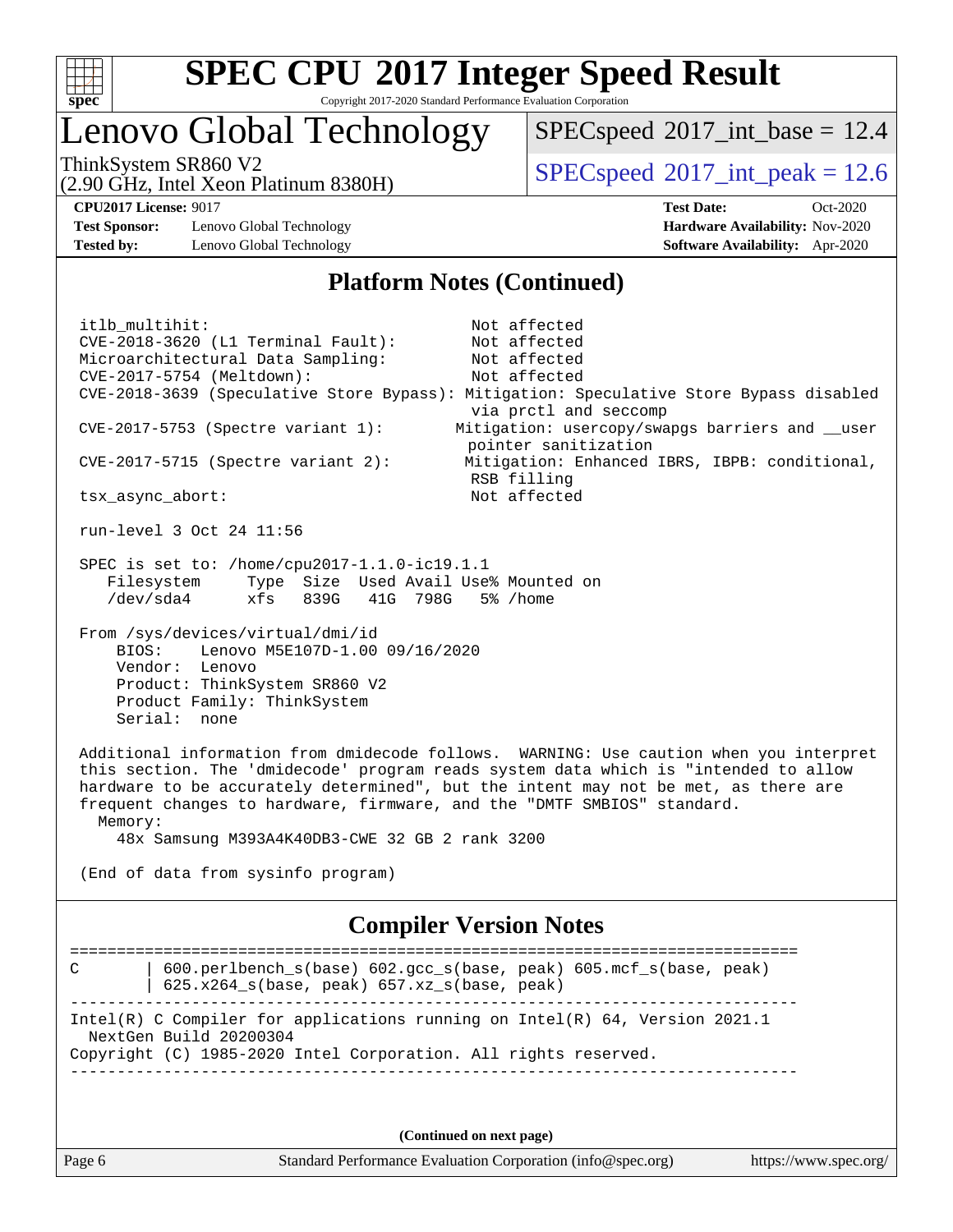

Copyright 2017-2020 Standard Performance Evaluation Corporation

Lenovo Global Technology

 $SPEC speed$ <sup>®</sup> $2017$ \_int\_base = 12.4

(2.90 GHz, Intel Xeon Platinum 8380H)

ThinkSystem SR860 V2<br>  $\begin{array}{c}\n\text{SPEC speed} \textcirc 2017\_int\_peak = 12.6 \\
\text{SPEC speed} \textcirc 2017\_int\_peak = 12.6\n\end{array}$ 

**[Test Sponsor:](http://www.spec.org/auto/cpu2017/Docs/result-fields.html#TestSponsor)** Lenovo Global Technology **[Hardware Availability:](http://www.spec.org/auto/cpu2017/Docs/result-fields.html#HardwareAvailability)** Nov-2020 **[Tested by:](http://www.spec.org/auto/cpu2017/Docs/result-fields.html#Testedby)** Lenovo Global Technology **[Software Availability:](http://www.spec.org/auto/cpu2017/Docs/result-fields.html#SoftwareAvailability)** Apr-2020

**[CPU2017 License:](http://www.spec.org/auto/cpu2017/Docs/result-fields.html#CPU2017License)** 9017 **[Test Date:](http://www.spec.org/auto/cpu2017/Docs/result-fields.html#TestDate)** Oct-2020

### **[Compiler Version Notes \(Continued\)](http://www.spec.org/auto/cpu2017/Docs/result-fields.html#CompilerVersionNotes)**

| 600.perlbench_s(peak)<br>C                                                                                                                                                               |
|------------------------------------------------------------------------------------------------------------------------------------------------------------------------------------------|
| Intel(R) C Intel(R) 64 Compiler for applications running on Intel(R) 64,<br>Version 19.1.1.217 Build 20200306<br>Copyright (C) 1985-2020 Intel Corporation. All rights reserved.         |
|                                                                                                                                                                                          |
| $600. perlbench_s(base) 602. gcc_s(base, peak) 605. mcf_s(base, peak)$<br>C<br>625.x264_s(base, peak) 657.xz_s(base, peak)                                                               |
| Intel(R) C Compiler for applications running on Intel(R) 64, Version 2021.1<br>NextGen Build 20200304<br>Copyright (C) 1985-2020 Intel Corporation. All rights reserved.                 |
| 600.perlbench_s(peak)<br>C                                                                                                                                                               |
| Intel(R) C Intel(R) 64 Compiler for applications running on Intel(R) 64,<br>Version 19.1.1.217 Build 20200306<br>Copyright (C) 1985-2020 Intel Corporation. All rights reserved.         |
| 620.omnetpp_s(base, peak) 623.xalancbmk_s(base, peak)<br>$C++$<br>631.deepsjeng_s(base, peak) 641.leela_s(base, peak)                                                                    |
| Intel(R) C++ Compiler for applications running on Intel(R) 64, Version 2021.1<br>NextGen Build 20200304<br>Copyright (C) 1985-2020 Intel Corporation. All rights reserved.               |
| Fortran   648.exchange2_s(base, peak)                                                                                                                                                    |
| $Intel(R)$ Fortran Intel(R) 64 Compiler for applications running on Intel(R)<br>64, Version 19.1.1.217 Build 20200306<br>Copyright (C) 1985-2020 Intel Corporation. All rights reserved. |
|                                                                                                                                                                                          |

### **[Base Compiler Invocation](http://www.spec.org/auto/cpu2017/Docs/result-fields.html#BaseCompilerInvocation)**

[C benchmarks:](http://www.spec.org/auto/cpu2017/Docs/result-fields.html#Cbenchmarks)

[icc](http://www.spec.org/cpu2017/results/res2020q4/cpu2017-20201026-24281.flags.html#user_CCbase_intel_icc_66fc1ee009f7361af1fbd72ca7dcefbb700085f36577c54f309893dd4ec40d12360134090235512931783d35fd58c0460139e722d5067c5574d8eaf2b3e37e92)

**(Continued on next page)**

Page 7 Standard Performance Evaluation Corporation [\(info@spec.org\)](mailto:info@spec.org) <https://www.spec.org/>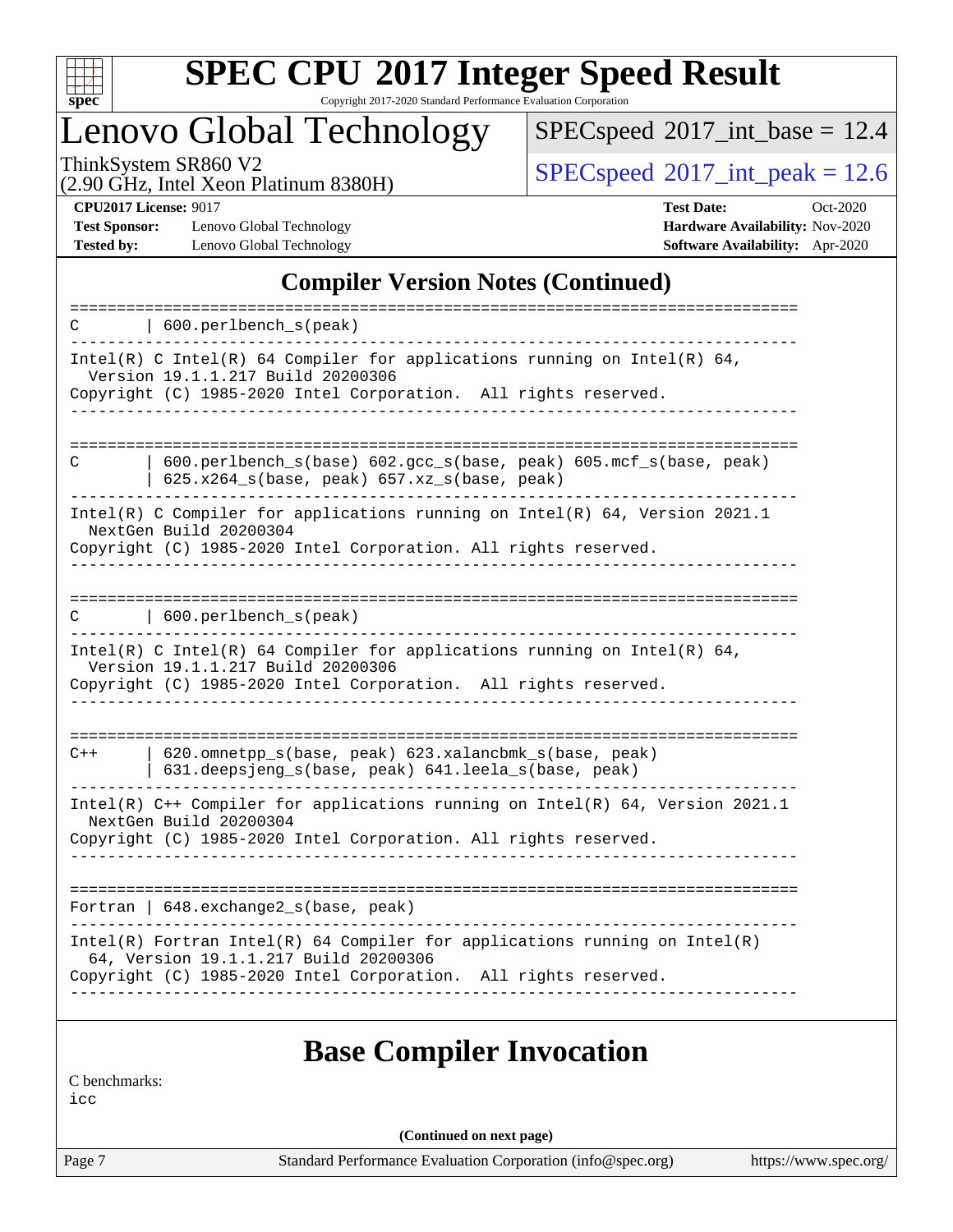

## Lenovo Global Technology

 $SPECspeed^{\circ}2017\_int\_base = 12.4$  $SPECspeed^{\circ}2017\_int\_base = 12.4$ 

(2.90 GHz, Intel Xeon Platinum 8380H)

ThinkSystem SR860 V2  $\vert$  [SPECspeed](http://www.spec.org/auto/cpu2017/Docs/result-fields.html#SPECspeed2017intpeak)®[2017\\_int\\_peak = 1](http://www.spec.org/auto/cpu2017/Docs/result-fields.html#SPECspeed2017intpeak)2.6

**[Test Sponsor:](http://www.spec.org/auto/cpu2017/Docs/result-fields.html#TestSponsor)** Lenovo Global Technology **[Hardware Availability:](http://www.spec.org/auto/cpu2017/Docs/result-fields.html#HardwareAvailability)** Nov-2020 **[Tested by:](http://www.spec.org/auto/cpu2017/Docs/result-fields.html#Testedby)** Lenovo Global Technology **[Software Availability:](http://www.spec.org/auto/cpu2017/Docs/result-fields.html#SoftwareAvailability)** Apr-2020

**[CPU2017 License:](http://www.spec.org/auto/cpu2017/Docs/result-fields.html#CPU2017License)** 9017 **[Test Date:](http://www.spec.org/auto/cpu2017/Docs/result-fields.html#TestDate)** Oct-2020

## **[Base Compiler Invocation \(Continued\)](http://www.spec.org/auto/cpu2017/Docs/result-fields.html#BaseCompilerInvocation)**

[C++ benchmarks](http://www.spec.org/auto/cpu2017/Docs/result-fields.html#CXXbenchmarks): [icpc](http://www.spec.org/cpu2017/results/res2020q4/cpu2017-20201026-24281.flags.html#user_CXXbase_intel_icpc_c510b6838c7f56d33e37e94d029a35b4a7bccf4766a728ee175e80a419847e808290a9b78be685c44ab727ea267ec2f070ec5dc83b407c0218cded6866a35d07)

[Fortran benchmarks](http://www.spec.org/auto/cpu2017/Docs/result-fields.html#Fortranbenchmarks): [ifort](http://www.spec.org/cpu2017/results/res2020q4/cpu2017-20201026-24281.flags.html#user_FCbase_intel_ifort_8111460550e3ca792625aed983ce982f94888b8b503583aa7ba2b8303487b4d8a21a13e7191a45c5fd58ff318f48f9492884d4413fa793fd88dd292cad7027ca)

### **[Base Portability Flags](http://www.spec.org/auto/cpu2017/Docs/result-fields.html#BasePortabilityFlags)**

 600.perlbench\_s: [-DSPEC\\_LP64](http://www.spec.org/cpu2017/results/res2020q4/cpu2017-20201026-24281.flags.html#b600.perlbench_s_basePORTABILITY_DSPEC_LP64) [-DSPEC\\_LINUX\\_X64](http://www.spec.org/cpu2017/results/res2020q4/cpu2017-20201026-24281.flags.html#b600.perlbench_s_baseCPORTABILITY_DSPEC_LINUX_X64) 602.gcc\_s: [-DSPEC\\_LP64](http://www.spec.org/cpu2017/results/res2020q4/cpu2017-20201026-24281.flags.html#suite_basePORTABILITY602_gcc_s_DSPEC_LP64) 605.mcf\_s: [-DSPEC\\_LP64](http://www.spec.org/cpu2017/results/res2020q4/cpu2017-20201026-24281.flags.html#suite_basePORTABILITY605_mcf_s_DSPEC_LP64) 620.omnetpp\_s: [-DSPEC\\_LP64](http://www.spec.org/cpu2017/results/res2020q4/cpu2017-20201026-24281.flags.html#suite_basePORTABILITY620_omnetpp_s_DSPEC_LP64) 623.xalancbmk\_s: [-DSPEC\\_LP64](http://www.spec.org/cpu2017/results/res2020q4/cpu2017-20201026-24281.flags.html#suite_basePORTABILITY623_xalancbmk_s_DSPEC_LP64) [-DSPEC\\_LINUX](http://www.spec.org/cpu2017/results/res2020q4/cpu2017-20201026-24281.flags.html#b623.xalancbmk_s_baseCXXPORTABILITY_DSPEC_LINUX) 625.x264\_s: [-DSPEC\\_LP64](http://www.spec.org/cpu2017/results/res2020q4/cpu2017-20201026-24281.flags.html#suite_basePORTABILITY625_x264_s_DSPEC_LP64) 631.deepsjeng\_s: [-DSPEC\\_LP64](http://www.spec.org/cpu2017/results/res2020q4/cpu2017-20201026-24281.flags.html#suite_basePORTABILITY631_deepsjeng_s_DSPEC_LP64) 641.leela\_s: [-DSPEC\\_LP64](http://www.spec.org/cpu2017/results/res2020q4/cpu2017-20201026-24281.flags.html#suite_basePORTABILITY641_leela_s_DSPEC_LP64) 648.exchange2\_s: [-DSPEC\\_LP64](http://www.spec.org/cpu2017/results/res2020q4/cpu2017-20201026-24281.flags.html#suite_basePORTABILITY648_exchange2_s_DSPEC_LP64) 657.xz\_s: [-DSPEC\\_LP64](http://www.spec.org/cpu2017/results/res2020q4/cpu2017-20201026-24281.flags.html#suite_basePORTABILITY657_xz_s_DSPEC_LP64)

## **[Base Optimization Flags](http://www.spec.org/auto/cpu2017/Docs/result-fields.html#BaseOptimizationFlags)**

#### [C benchmarks](http://www.spec.org/auto/cpu2017/Docs/result-fields.html#Cbenchmarks):

```
-m64 -qnextgen -std=c11
-Wl,-plugin-opt=-x86-branches-within-32B-boundaries -Wl,-z,muldefs
-xCORE-AVX512 -O3 -ffast-math -flto -mfpmath=sse -funroll-loops
-fuse-ld=gold -qopt-mem-layout-trans=4 -fopenmp -DSPEC_OPENMP
-L/usr/local/jemalloc64-5.0.1/lib -ljemalloc
```
[C++ benchmarks:](http://www.spec.org/auto/cpu2017/Docs/result-fields.html#CXXbenchmarks)

```
-m64 -qnextgen -Wl,-plugin-opt=-x86-branches-within-32B-boundaries
-Wl,-z,muldefs -xCORE-AVX512 -O3 -ffast-math -flto -mfpmath=sse
-funroll-loops -fuse-ld=gold -qopt-mem-layout-trans=4
-L/usr/local/IntelCompiler19/compilers_and_libraries_2020.1.217/linux/compiler/lib/intel64_lin
-lqkmalloc
```
[Fortran benchmarks:](http://www.spec.org/auto/cpu2017/Docs/result-fields.html#Fortranbenchmarks)

```
-m64 -Wl,-plugin-opt=-x86-branches-within-32B-boundaries -xCORE-AVX512
-O3 -ipo -no-prec-div -qopt-mem-layout-trans=4
-nostandard-realloc-lhs -align array32byte
-mbranches-within-32B-boundaries
```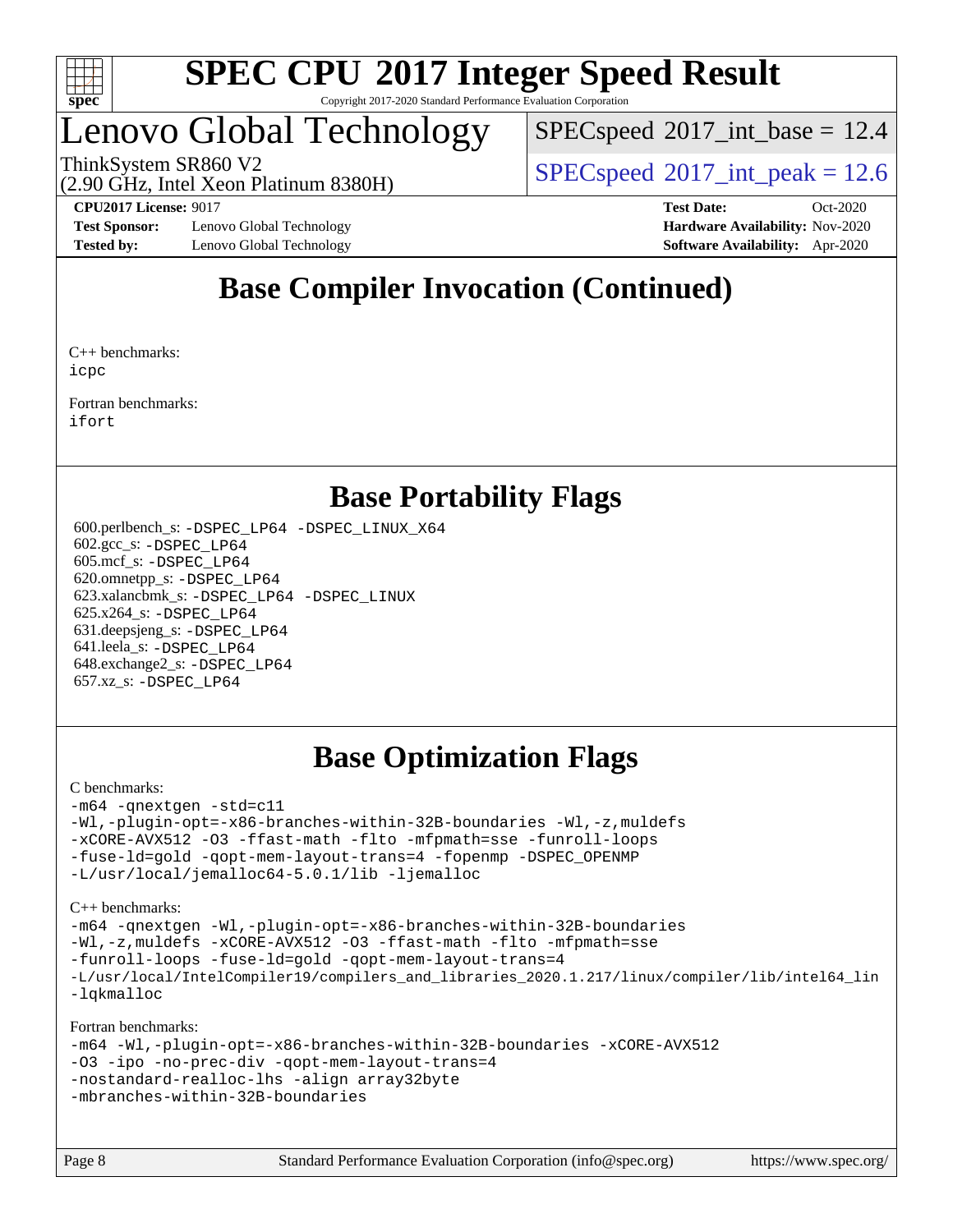

## Lenovo Global Technology

 $SPECspeed^{\circ}2017\_int\_base = 12.4$  $SPECspeed^{\circ}2017\_int\_base = 12.4$ 

(2.90 GHz, Intel Xeon Platinum 8380H)

ThinkSystem SR860 V2  $\vert$  [SPECspeed](http://www.spec.org/auto/cpu2017/Docs/result-fields.html#SPECspeed2017intpeak)®[2017\\_int\\_peak = 1](http://www.spec.org/auto/cpu2017/Docs/result-fields.html#SPECspeed2017intpeak)2.6

**[Test Sponsor:](http://www.spec.org/auto/cpu2017/Docs/result-fields.html#TestSponsor)** Lenovo Global Technology **[Hardware Availability:](http://www.spec.org/auto/cpu2017/Docs/result-fields.html#HardwareAvailability)** Nov-2020 **[Tested by:](http://www.spec.org/auto/cpu2017/Docs/result-fields.html#Testedby)** Lenovo Global Technology **[Software Availability:](http://www.spec.org/auto/cpu2017/Docs/result-fields.html#SoftwareAvailability)** Apr-2020

**[CPU2017 License:](http://www.spec.org/auto/cpu2017/Docs/result-fields.html#CPU2017License)** 9017 **[Test Date:](http://www.spec.org/auto/cpu2017/Docs/result-fields.html#TestDate)** Oct-2020

## **[Peak Compiler Invocation](http://www.spec.org/auto/cpu2017/Docs/result-fields.html#PeakCompilerInvocation)**

[C benchmarks:](http://www.spec.org/auto/cpu2017/Docs/result-fields.html#Cbenchmarks)

[icc](http://www.spec.org/cpu2017/results/res2020q4/cpu2017-20201026-24281.flags.html#user_CCpeak_intel_icc_66fc1ee009f7361af1fbd72ca7dcefbb700085f36577c54f309893dd4ec40d12360134090235512931783d35fd58c0460139e722d5067c5574d8eaf2b3e37e92)

[C++ benchmarks](http://www.spec.org/auto/cpu2017/Docs/result-fields.html#CXXbenchmarks): [icpc](http://www.spec.org/cpu2017/results/res2020q4/cpu2017-20201026-24281.flags.html#user_CXXpeak_intel_icpc_c510b6838c7f56d33e37e94d029a35b4a7bccf4766a728ee175e80a419847e808290a9b78be685c44ab727ea267ec2f070ec5dc83b407c0218cded6866a35d07)

[Fortran benchmarks:](http://www.spec.org/auto/cpu2017/Docs/result-fields.html#Fortranbenchmarks)

[ifort](http://www.spec.org/cpu2017/results/res2020q4/cpu2017-20201026-24281.flags.html#user_FCpeak_intel_ifort_8111460550e3ca792625aed983ce982f94888b8b503583aa7ba2b8303487b4d8a21a13e7191a45c5fd58ff318f48f9492884d4413fa793fd88dd292cad7027ca)

### **[Peak Portability Flags](http://www.spec.org/auto/cpu2017/Docs/result-fields.html#PeakPortabilityFlags)**

 600.perlbench\_s: [-DSPEC\\_LP64](http://www.spec.org/cpu2017/results/res2020q4/cpu2017-20201026-24281.flags.html#b600.perlbench_s_peakPORTABILITY_DSPEC_LP64) [-DSPEC\\_LINUX\\_X64](http://www.spec.org/cpu2017/results/res2020q4/cpu2017-20201026-24281.flags.html#b600.perlbench_s_peakCPORTABILITY_DSPEC_LINUX_X64) 602.gcc\_s: [-DSPEC\\_LP64](http://www.spec.org/cpu2017/results/res2020q4/cpu2017-20201026-24281.flags.html#suite_peakCCLD602_gcc_s_DSPEC_LP64)(\*) [-DSPEC\\_LP64](http://www.spec.org/cpu2017/results/res2020q4/cpu2017-20201026-24281.flags.html#suite_peakPORTABILITY602_gcc_s_DSPEC_LP64) 605.mcf\_s: [-DSPEC\\_LP64](http://www.spec.org/cpu2017/results/res2020q4/cpu2017-20201026-24281.flags.html#suite_peakPORTABILITY605_mcf_s_DSPEC_LP64) 620.omnetpp\_s: [-DSPEC\\_LP64](http://www.spec.org/cpu2017/results/res2020q4/cpu2017-20201026-24281.flags.html#suite_peakPORTABILITY620_omnetpp_s_DSPEC_LP64) 623.xalancbmk\_s: [-DSPEC\\_LP64](http://www.spec.org/cpu2017/results/res2020q4/cpu2017-20201026-24281.flags.html#suite_peakPORTABILITY623_xalancbmk_s_DSPEC_LP64) [-DSPEC\\_LINUX](http://www.spec.org/cpu2017/results/res2020q4/cpu2017-20201026-24281.flags.html#b623.xalancbmk_s_peakCXXPORTABILITY_DSPEC_LINUX) 625.x264\_s: [-DSPEC\\_LP64](http://www.spec.org/cpu2017/results/res2020q4/cpu2017-20201026-24281.flags.html#suite_peakPORTABILITY625_x264_s_DSPEC_LP64) 631.deepsjeng\_s: [-DSPEC\\_LP64](http://www.spec.org/cpu2017/results/res2020q4/cpu2017-20201026-24281.flags.html#suite_peakPORTABILITY631_deepsjeng_s_DSPEC_LP64) 641.leela\_s: [-DSPEC\\_LP64](http://www.spec.org/cpu2017/results/res2020q4/cpu2017-20201026-24281.flags.html#suite_peakPORTABILITY641_leela_s_DSPEC_LP64) 648.exchange2\_s: [-DSPEC\\_LP64](http://www.spec.org/cpu2017/results/res2020q4/cpu2017-20201026-24281.flags.html#suite_peakPORTABILITY648_exchange2_s_DSPEC_LP64) 657.xz\_s: [-DSPEC\\_LP64](http://www.spec.org/cpu2017/results/res2020q4/cpu2017-20201026-24281.flags.html#suite_peakPORTABILITY657_xz_s_DSPEC_LP64)

(\*) Indicates a portability flag that was found in a non-portability variable.

## **[Peak Optimization Flags](http://www.spec.org/auto/cpu2017/Docs/result-fields.html#PeakOptimizationFlags)**

[C benchmarks](http://www.spec.org/auto/cpu2017/Docs/result-fields.html#Cbenchmarks):

```
 600.perlbench_s: -Wl,-z,muldefs -prof-gen(pass 1) -prof-use(pass 2)
-xCORE-AVX512 -ipo -O3 -no-prec-div
-qopt-mem-layout-trans=4 -fno-strict-overflow
-mbranches-within-32B-boundaries
-L/usr/local/jemalloc64-5.0.1/lib -ljemalloc
```

```
 602.gcc_s: -m64 -qnextgen -std=c11 -fuse-ld=gold
-Wl,-plugin-opt=-x86-branches-within-32B-boundaries
-Wl,-z,muldefs -fprofile-generate(pass 1)
-fprofile-use=default.profdata(pass 2) -xCORE-AVX512 -flto
-Ofast(pass 1) -O3 -ffast-math -qopt-mem-layout-trans=4
-L/usr/local/jemalloc64-5.0.1/lib -ljemalloc
```
**(Continued on next page)**